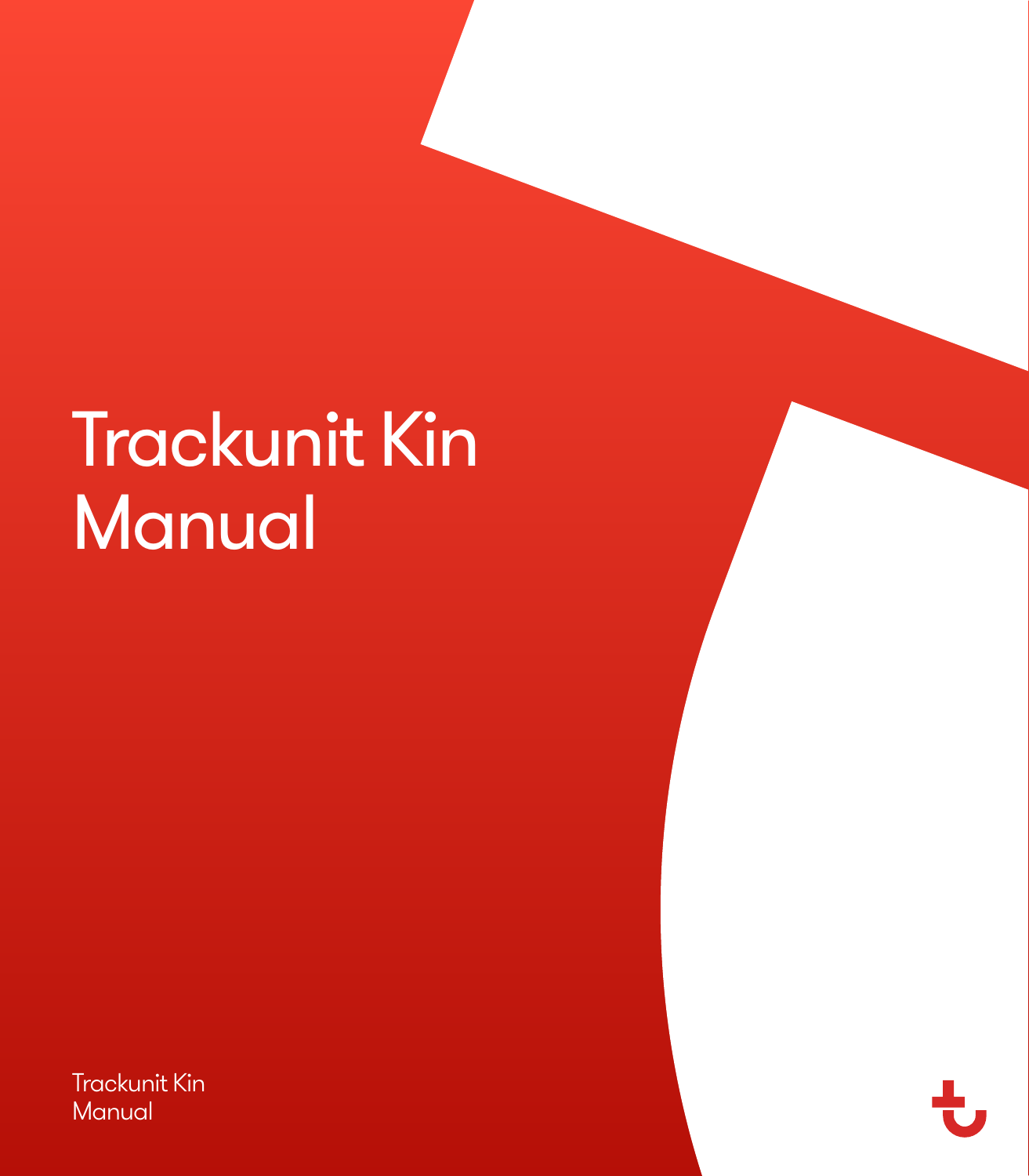#### Installation

#### **Install Trackunit Kin using either glue, screws or zip ties:**

**Glue mounting recommendation:** MS Polymer, 1 component liquid adhesive, temperature range: -40 to +90 deg C, tensile strength: > 1.75 N/mm2

**Screw mounting:** Kin hole size is D4.6 mm / 0.18 in.

Use e.g. pan head tapping screws D4.2 mm or 5/32"

**Zip Ties mounting for cable or handtools:** Stainless steel or strong nylon zip ties  $-$  width  $4.8$ mm.

To optimize Bluetooth range, avoid close signal interference or signal-blocking material like mounting beneath or inside metal.



### Activation

#### **Activate Trackunit Kin by pulling off the sticker attached to the Kin.**

Make sure to activate Kin in light surroundings. You can choose to activate right after installing or wait until after the onboarding. Note that Kin will not send data or update any locations until activated.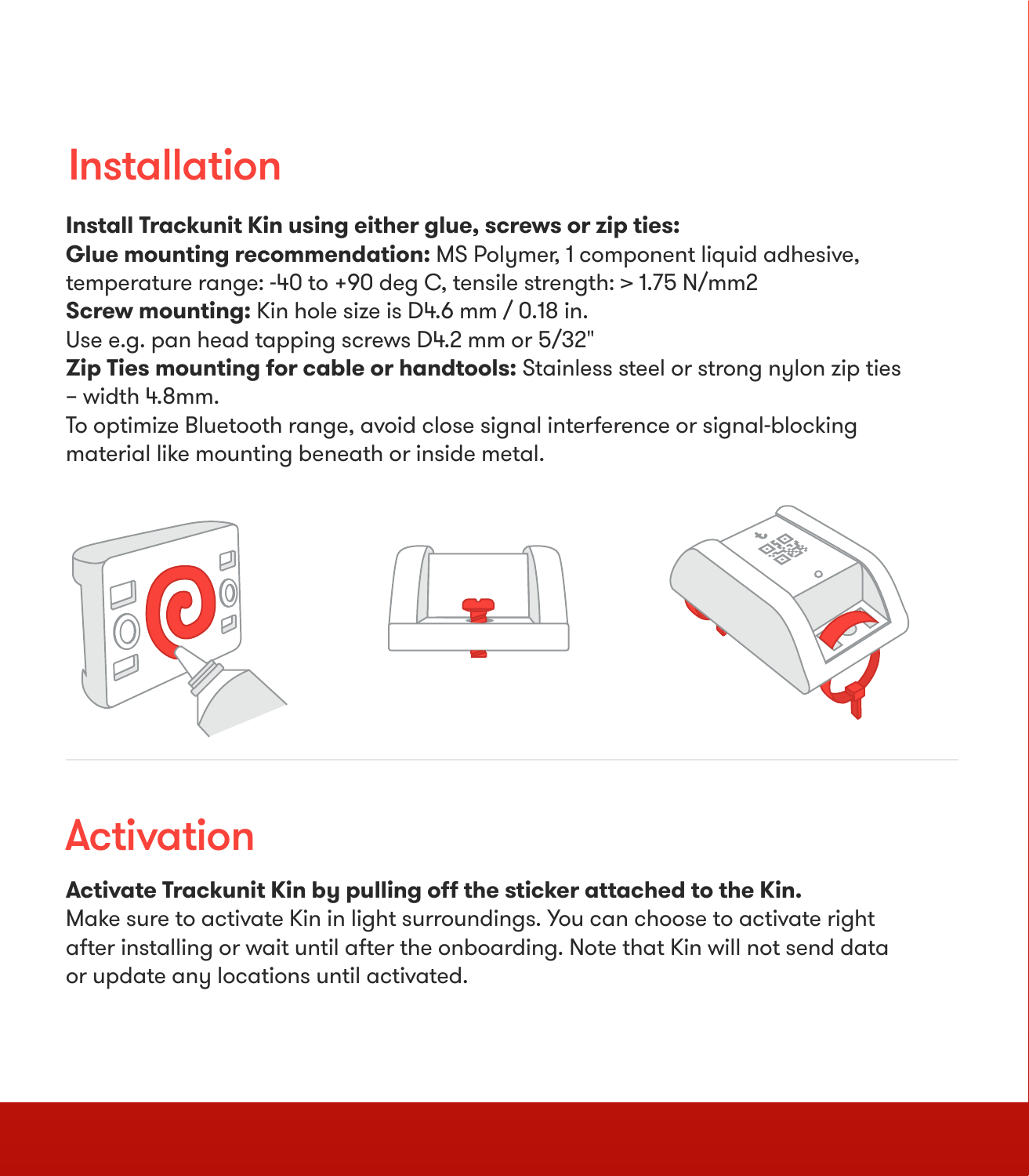## **Onboarding**

**1.** To onboard Trackunit Kin, open the Trackunit Go app. Download in App Store and Google Play



- **2.** Go to 'Settings' and select 'Onboard Trackunit Kin'.
- **3.** Follow the instructions starting with holding your phone close to the Kin. If your phone does not detect the Kin, you can choose to scan the QR code visible on top of the Kin.
- **4.** Once the right Kin is detected, click 'Set Up' and start completing the details about your asset, add an image and finish by clicking 'Done'.

## Help Center

Get more details about installation, activation and onboarding in the Trackunit Help Center at **helpcenter.trackunit.com**